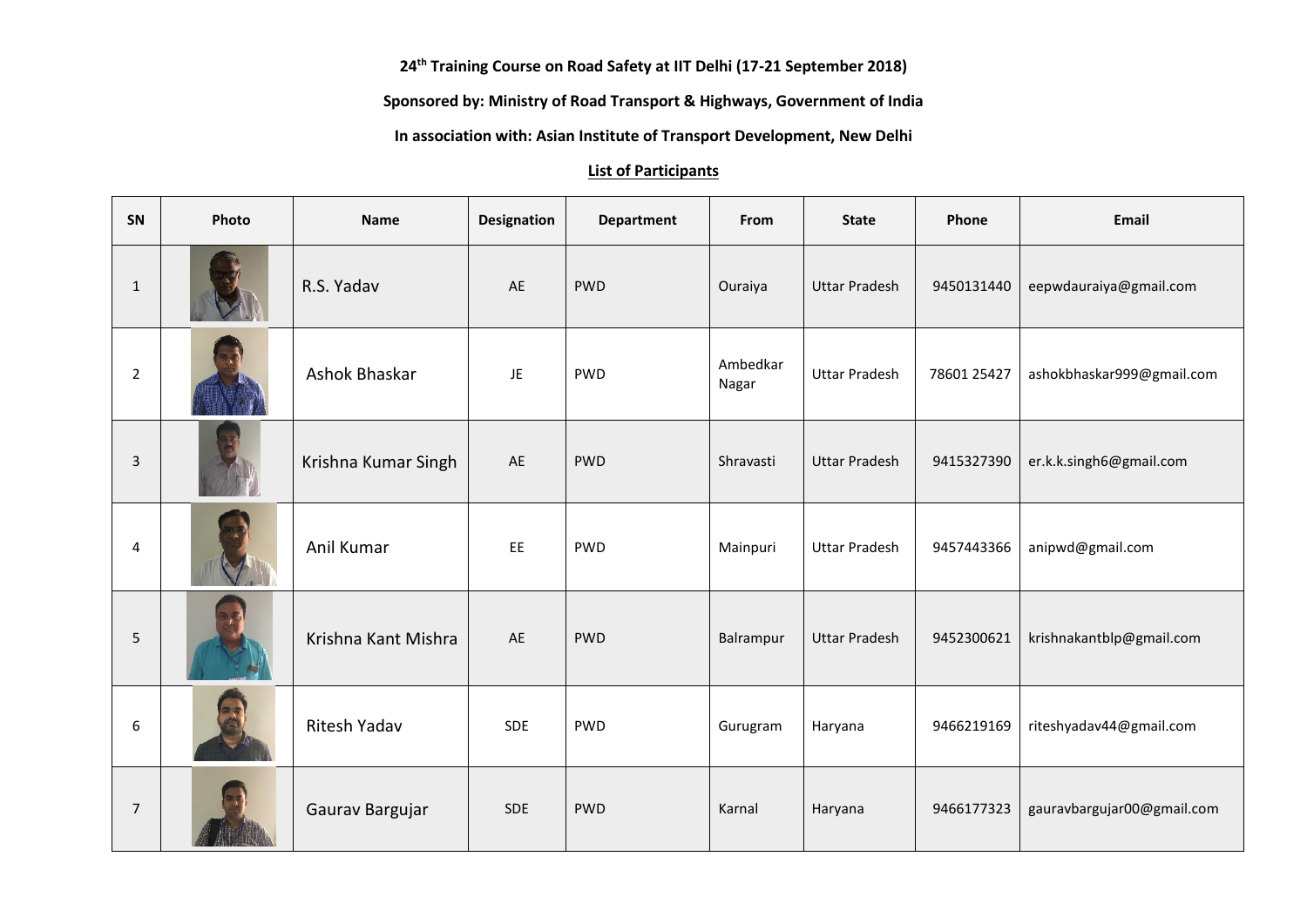| SN  | Photo | Name            | <b>Designation</b> | <b>Department</b> | From       | <b>State</b> | Phone      | Email                      |
|-----|-------|-----------------|--------------------|-------------------|------------|--------------|------------|----------------------------|
| 8   |       | Sidharth Dev    | ASDE               | <b>PWD</b>        | Faridabad  | Haryana      | 9310349187 | devsiddharth@ymail.com     |
| $9$ |       | Gajender Kumar  | ASDE               | <b>PWD</b>        | Rewari     | Haryana      | 8053236359 |                            |
| 10  |       | Prem Singh      | JE                 | PWD               | Rewari     | Haryana      | 9466277804 | premsingh8113@gmail.com    |
| 11  |       | Jatin Khurana   | <b>SDE</b>         | <b>PWD</b>        | Chandigarh | Haryana      | 7986018417 | jatinkhurana85@yahoo.co.in |
| 12  |       | Sachin Kumar    | <b>SDE</b>         | <b>PWD</b>        | Jhajjar    | Haryana      | 8529310751 | pwd.readbrewari@gmail.com  |
| 13  |       | Gurcharan Singh | <b>SDE</b>         | <b>PWD</b>        | Ambala     | Haryana      | 9466937860 | gsbhola@gmail.com          |
| 14  |       | Rajender Singh  | <b>ASDE</b>        | <b>PWD</b>        | Rewari     | Haryana      | 9916881988 | rajdayma879@gmail.com      |
| 15  |       | Fazruddin       | <b>ASDE</b>        | <b>PWD</b>        | Nuh        | Haryana      | 9416150032 |                            |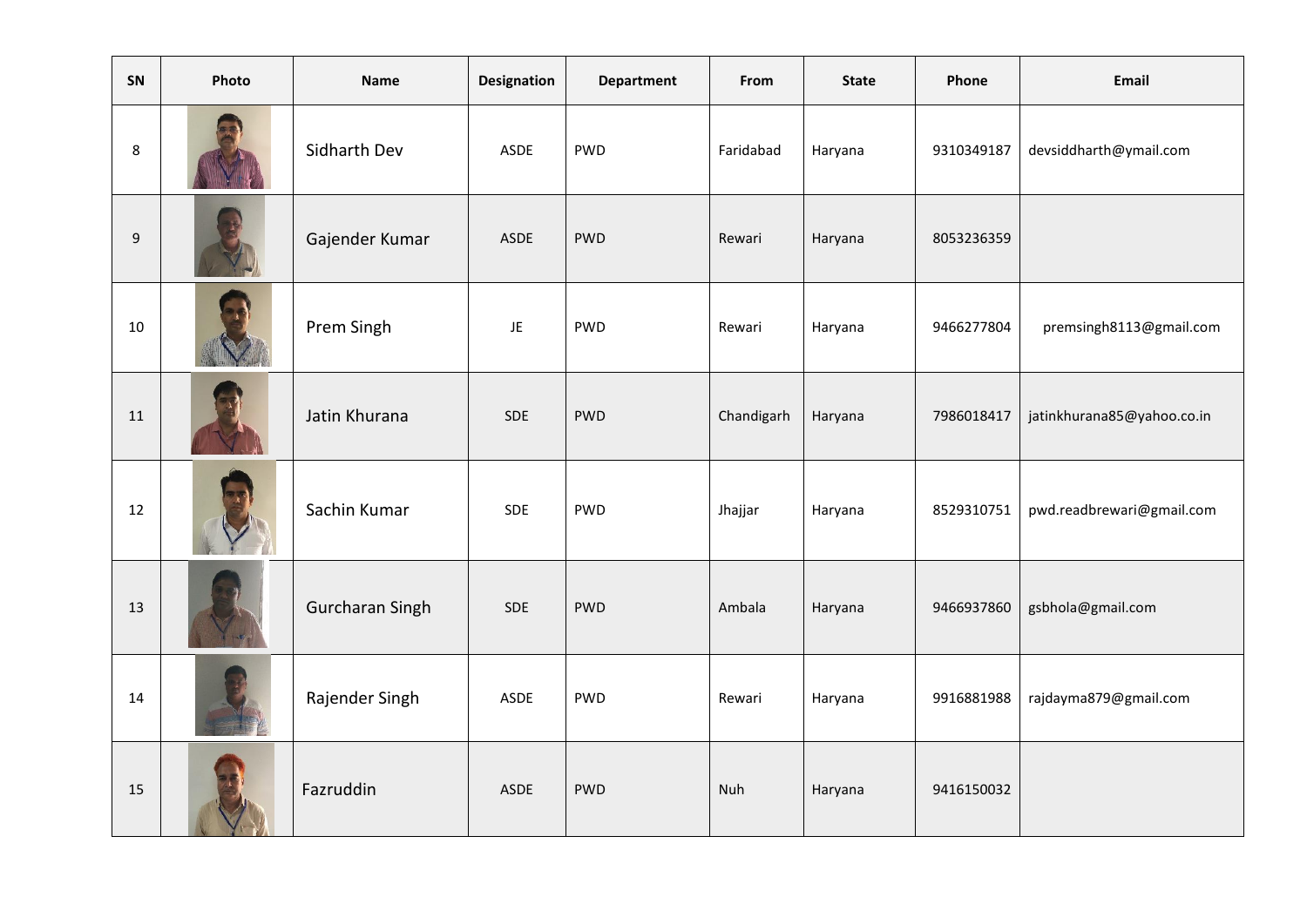| SN | Photo | Name            | Designation | <b>Department</b>            | From             | <b>State</b>        | Phone      | Email                    |
|----|-------|-----------------|-------------|------------------------------|------------------|---------------------|------------|--------------------------|
| 16 |       | Tapesh Kumar    | ASDE        | <b>PWD</b>                   | Nuh              | Haryana             | 9416738764 | tapeshk78@gmail.com      |
| 17 |       | Jagvinder Ranga | <b>SDE</b>  | <b>PWD</b>                   | Chandigarh       | Haryana             | 7696921142 | jsr.sde@gmail.com        |
| 18 |       | Gautam Garcha   | JE          | Punjab Mandi<br>Board        | Ludhiana         | Punjab              | 9464910109 | gautam.er007@gmail.com   |
| 19 |       | Nishu Bansal    | JE          | Punjab Mandi<br><b>Board</b> | Bathinda         | Punjab              | 9780027176 | advitiyabansal@gmail.com |
| 20 |       | Harjeet Singh   | JE          | Punjab Mandi<br>Board        | <b>SAS Nagar</b> | Punjab              | 9914123402 | sainiharjeet21@gmail.com |
| 21 |       | Sachin Nadda    | AE          | <b>PWD</b>                   | Sangla           | Himachal<br>Pradesh | 7018688138 | sachinnadda@gmail.com    |
| 22 |       | Himanshu Verma  | AE          | <b>PWD</b>                   | Palampur         | Himachal<br>Pradesh | 7018617423 | him.2190@gmail.com       |
| 23 |       | Ankur Sood      | AE          | <b>PWD</b>                   | Dalhousie        | Himachal<br>Pradesh | 9418991826 | ankurs108@gmail.com      |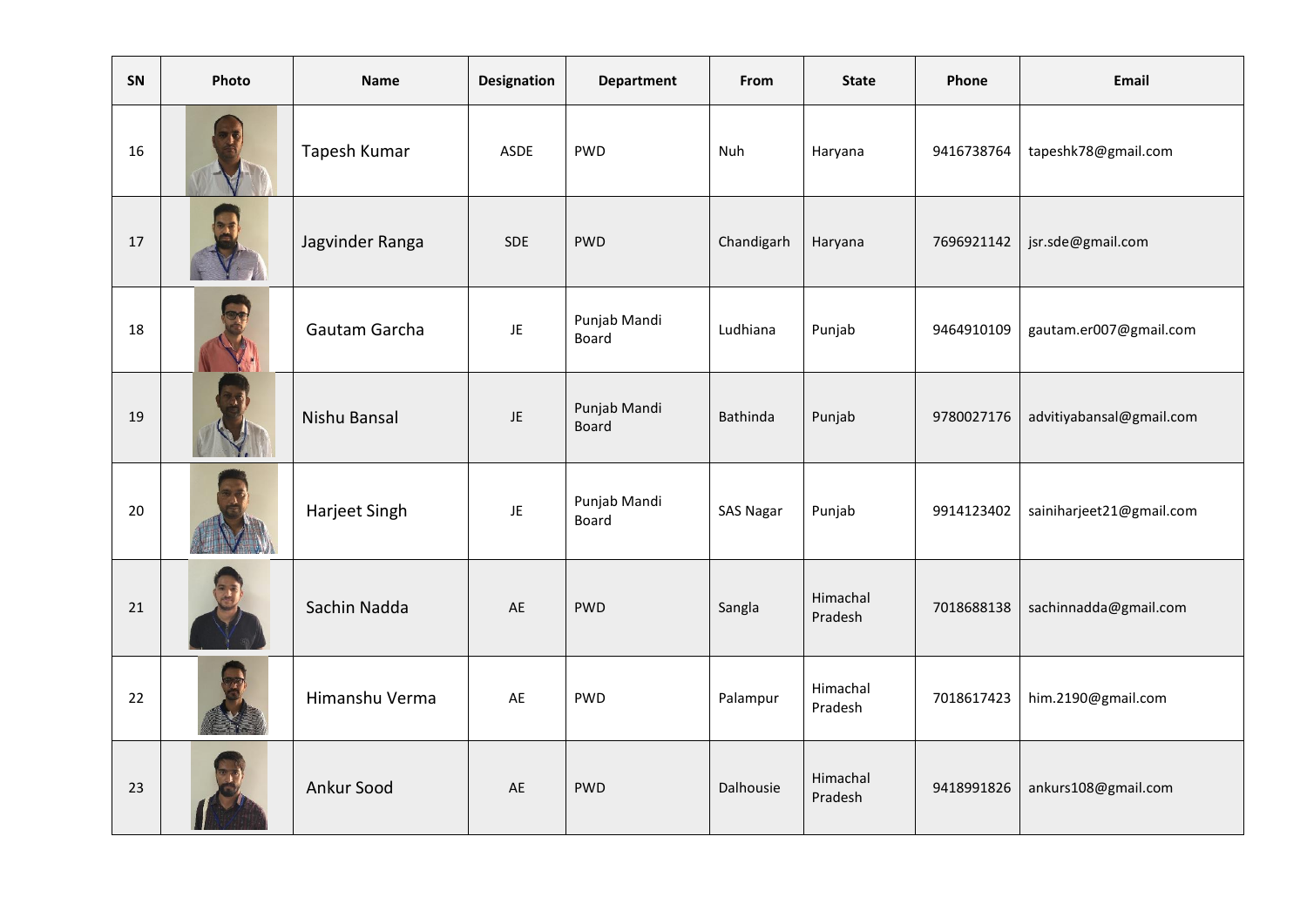| SN | Photo | <b>Name</b>          | <b>Designation</b> | <b>Department</b> | From      | <b>State</b>        | Phone      | <b>Email</b>                     |
|----|-------|----------------------|--------------------|-------------------|-----------|---------------------|------------|----------------------------------|
| 24 |       | Akhil Chauhan        | AE                 | <b>PWD</b>        | Kotkhai   | Himachal<br>Pradesh | 9459887101 | akhilchauhan.nith@gmail.com      |
| 25 |       | Anshul Chaudhary     | AE                 | <b>PWD</b>        | Dalash    | Himachal<br>Pradesh | 9805155103 | chaudharyanshul005@gmail.co<br>m |
| 26 |       | Anil Kumar           | <b>JE</b>          | <b>PWD</b>        | Nahan     | Himachal<br>Pradesh | 9816477693 | mranilpalsra@gmail.com           |
| 27 |       | Ms. Kannu Priya      | JE                 | <b>PWD</b>        | Dalhousie | Himachal<br>Pradesh | 8894171133 | kanupriyabhalla@gmail.com        |
| 28 |       | Vikram singh         | <b>JE</b>          | <b>PWD</b>        | Rohru     | Himachal<br>Pradesh | 9816444634 |                                  |
| 29 |       | Dhani Ram Sharma     | JE.                | <b>PWD</b>        | Rampur    | Himachal<br>Pradesh | 9816863330 | dhaniramsharma30@gmail.com       |
| 30 |       | Akshay Rana          | <b>JE</b>          | <b>PWD</b>        | Palampur  | Himachal<br>Pradesh | 9459914834 | erhumanrana@gmail.com            |
| 31 |       | <b>Hitesh Thakur</b> | JE.                | <b>PWD</b>        | Rampur    | Himachal<br>Pradesh | 8894317783 |                                  |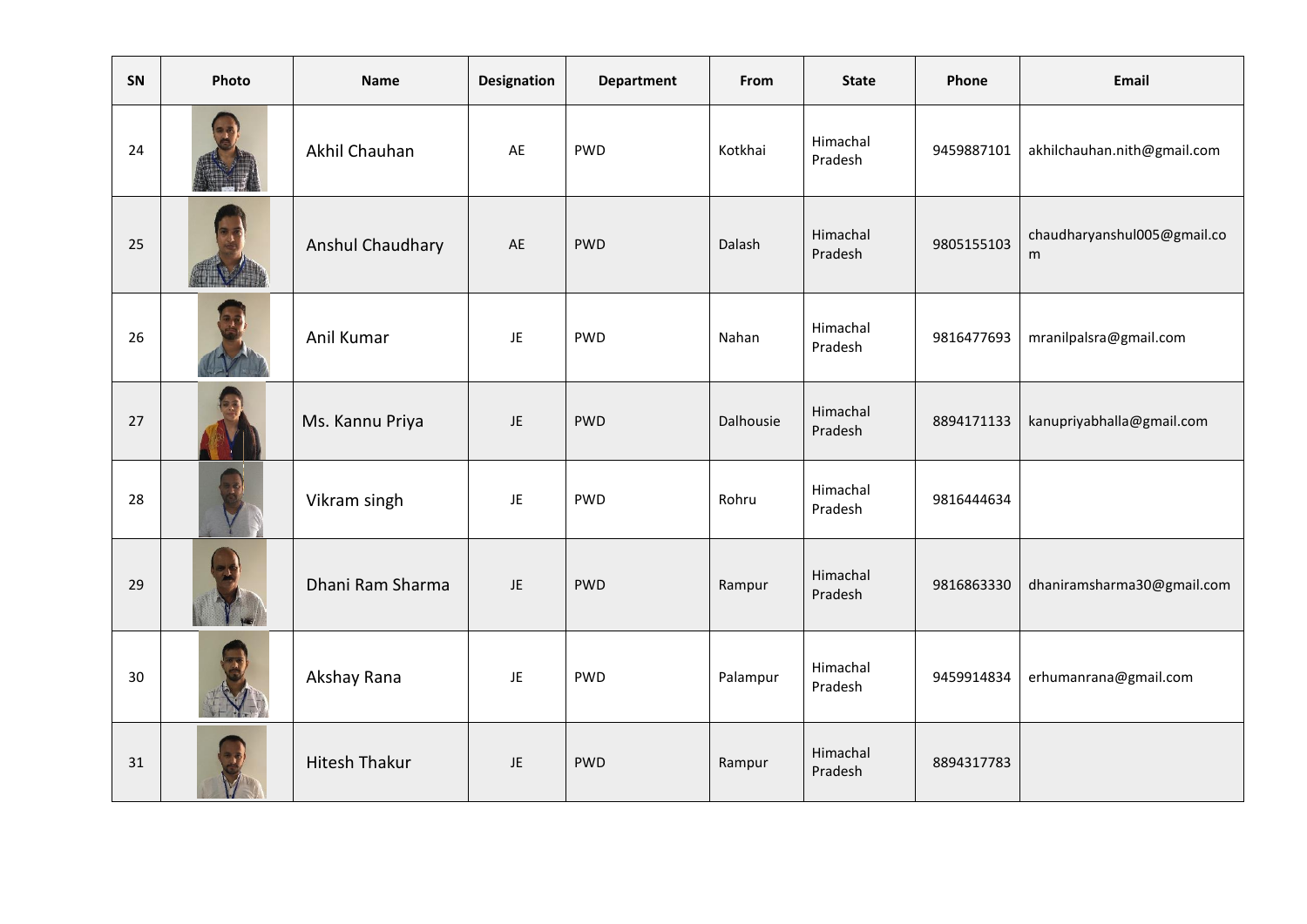| SN | Photo | <b>Name</b>      | <b>Designation</b> | <b>Department</b> | From            | <b>State</b>        | Phone      | Email                    |
|----|-------|------------------|--------------------|-------------------|-----------------|---------------------|------------|--------------------------|
| 32 |       | Rajeev Bisht     | JE                 | PWD               | Dodra-<br>Kawar | Himachal<br>Pradesh | 9805694110 | bishtrajeev.hp@gmail.com |
| 33 |       | Jai Kumar Sharma | JE                 | <b>PWD</b>        | Dhami           | Himachal<br>Pradesh | 9418477632 | jai231971@gmail.com      |
| 34 |       | Yogesh Verma     | JE                 | PWD               | Paonta          | Himachal<br>Pradesh | 9805354849 | yogesh06535gce@gmail.com |
| 35 |       | Ajay Chauhan     | JE                 | <b>PWD</b>        | Paonta          | Himachal<br>Pradesh | 7018330835 | ajay2010c@gmail.com      |
| 36 |       | Rahul Jenjiha    | JE                 | <b>PWD</b>        | Karsog          | Himachal<br>Pradesh | 8219488211 | rahul.jenjiha@gmail.com  |
| 37 |       | Shashank Gupta   | JE                 | <b>PWD</b>        | Karsog          | Himachal<br>Pradesh | 7018917205 |                          |
| 38 |       | B.K. Chand       | EE(C)NFSG          | <b>BRO</b>        | LEH             | J&K                 | 9868270226 | chandbres@gmail.com      |